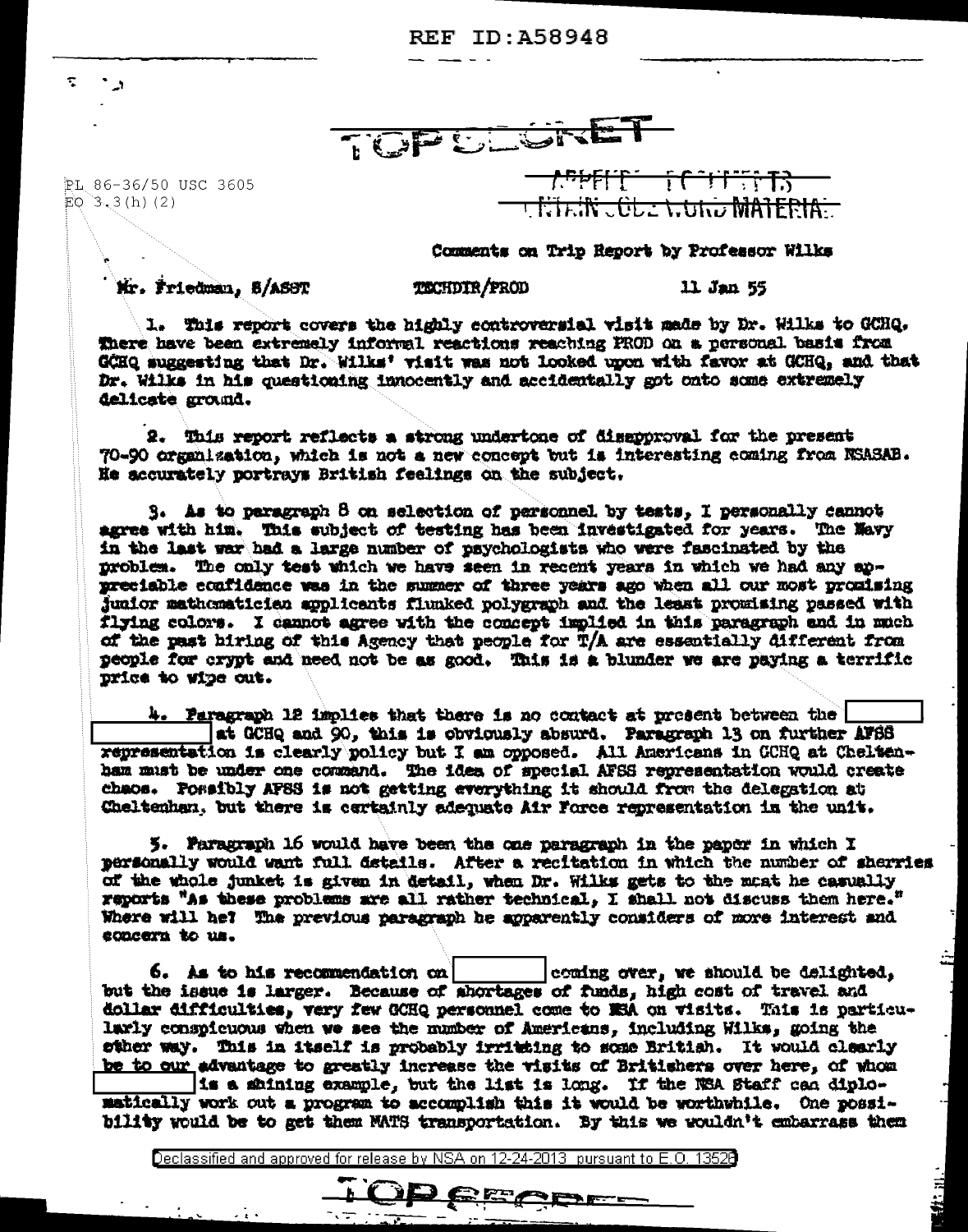| . – <del>. .</del>          | REF ID: A58948               |                                               |
|-----------------------------|------------------------------|-----------------------------------------------|
|                             | AC NITE IN .                 |                                               |
|                             | <b>SUBJECT!</b>              | Comments on Trip Report by Professor Wilks    |
| Mr. Friedman, S/ASST<br>TO: | <b>TECHDIR/PROD</b><br>FROM: | 11 Jan 55 COMMENT NO.<br>DATE:<br>(continued) |
|                             |                              |                                               |

here for a visit than Wilks at GCHQ and that We would much rather have is an understatument.

7. It is obvious that I personally consider Wills' trip to have been an unfortunate junket which discovered no new information and created some ill will. It may be argued that this is offset by the shottin the arm to Wilks personally. This is in turn offset by the loss of morale by personnel on board.

> **F. A. RAVEN** Acting Technical. Director Production

Inclosure Subj Trip Report

 $\ddot{\phantom{a}}$ 

 $\mathbf{I}$ 

PL 86-36/50 USC 3605 EO  $3.3(h)$  (2)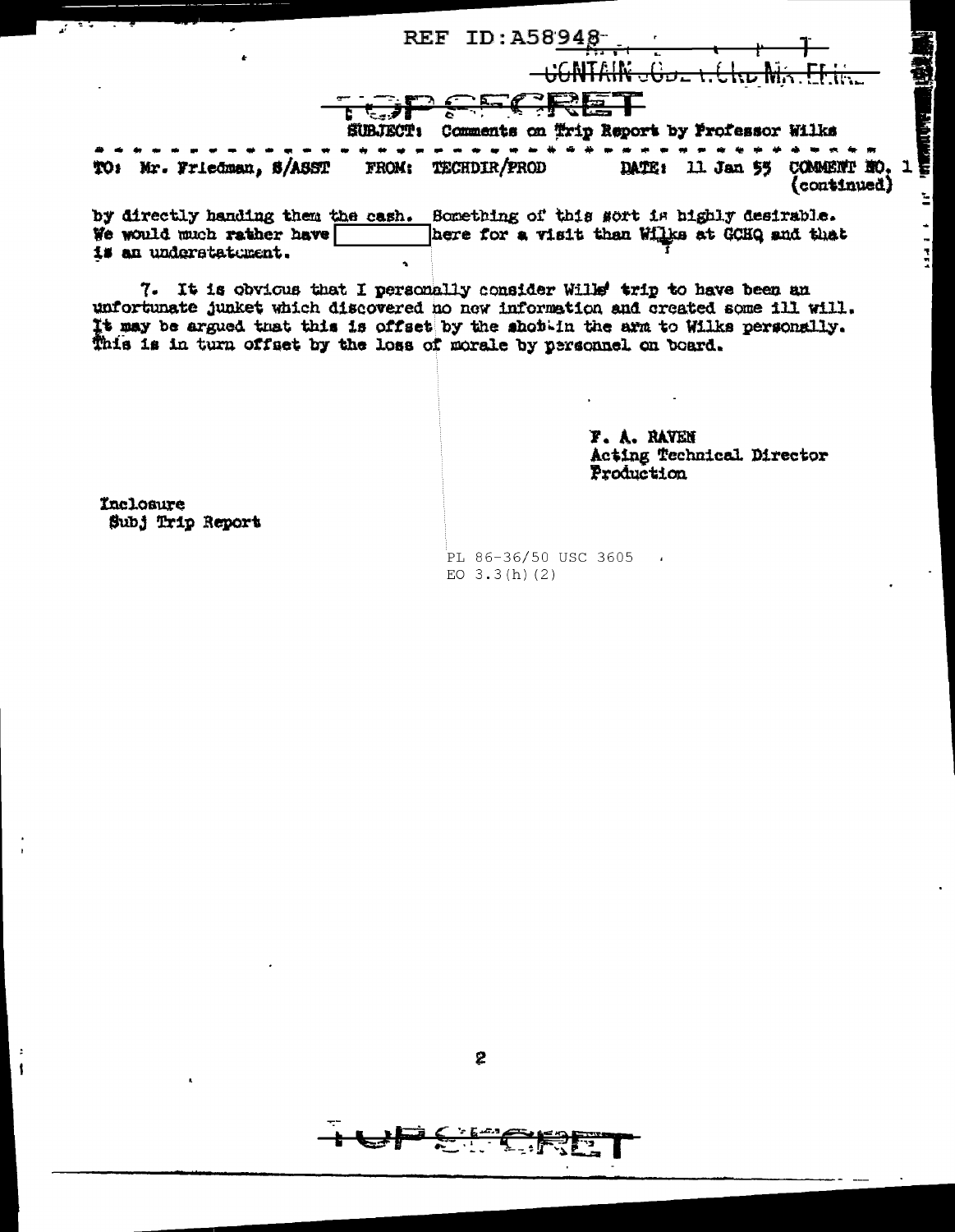| 2 E REE ID A 58948<br><b>STANDARD FORM NO. 64</b>                                                                                                                                                                                                                                                                                                                                                   |                                         |
|-----------------------------------------------------------------------------------------------------------------------------------------------------------------------------------------------------------------------------------------------------------------------------------------------------------------------------------------------------------------------------------------------------|-----------------------------------------|
| Office Memorandum . UNITED STATES GOVERNMENT                                                                                                                                                                                                                                                                                                                                                        |                                         |
| <del>TOP SECRET EIDE</del>                                                                                                                                                                                                                                                                                                                                                                          |                                         |
| $S/FSST$ (Mr. Friedman)<br>TO                                                                                                                                                                                                                                                                                                                                                                       | 7 Jan 55<br>DATE:                       |
| FROM : $P/F$                                                                                                                                                                                                                                                                                                                                                                                        |                                         |
| Comment on Wilks' Trip Report to GCHQ<br>SUBJECT.                                                                                                                                                                                                                                                                                                                                                   |                                         |
| 1. I am informed that comments on Professor Wilks' report were also solicited<br>from Col. Marcy, Col. Herrelko, Dr. Kullback, and possibly others. No attempt was<br>made, therefore, to staff this paper with other elements of the Agency.<br>2. The basic questions treated and suggestions and observations contained in<br>the Wilks report may be reduced to the following general headings: |                                         |
| a. Recruitment Procedures.                                                                                                                                                                                                                                                                                                                                                                          | °PL 86-36/50 USC 3605<br>EO $3.3(h)(2)$ |
| Testing Methods for Selection of Personnel.<br>ъ.                                                                                                                                                                                                                                                                                                                                                   |                                         |
| Development and Presentation of Intelligence Indices.<br>c.                                                                                                                                                                                                                                                                                                                                         |                                         |
| d. Rotation of Naval Personnel from the                                                                                                                                                                                                                                                                                                                                                             | to NSA.                                 |
| Liaison Between<br>e.                                                                                                                                                                                                                                                                                                                                                                               | and Analogous NSA Activities.           |

- f. Greater Lias ion Between GCHQ and AFSS.
- g. Liaison Between GCHQ and NSA on Mathematical and Statistical Problems.  $\textcolor{red}{\textbf{F}}$  .  $\textcolor{red}{\textbf{E}}$
- h. Greater Integration of the T/A and C/A Effort at GCHQ.
- 3. Specific comments on these items follows:

a. Although Professor Wilks makes no comparison between the recruitment procedures followed by GCHQ and NSA, it seems apparent he is impressed by "the thoroughness of GCHQ's selection procedures - " (para 7). The success of this Agency in recruiting larger numbers of personnel and the excellent relations PERS has established with many colleges, despite occasional breaches of faith caused by governmental actions, seem to indicate that only in the engineering field is this Agency lacking.

It is recommended that PERS be given an opportunity to comment on this paragraph.

b. Paragraph 8 makes reference to a series of tests developed by GCHQ to improve personnel selections for  $C/A$  and  $T/A$  tasks. This Agency conducts a battery of tests to determine aptitudes in various fields, and uses an "employee utilization" group presumably to assure optimum exploitation of available talent. It is not known here how effective these tests may be, or how capably the EU group is administered.

It is recommended that BERS be given an opportunity to comment on this item.

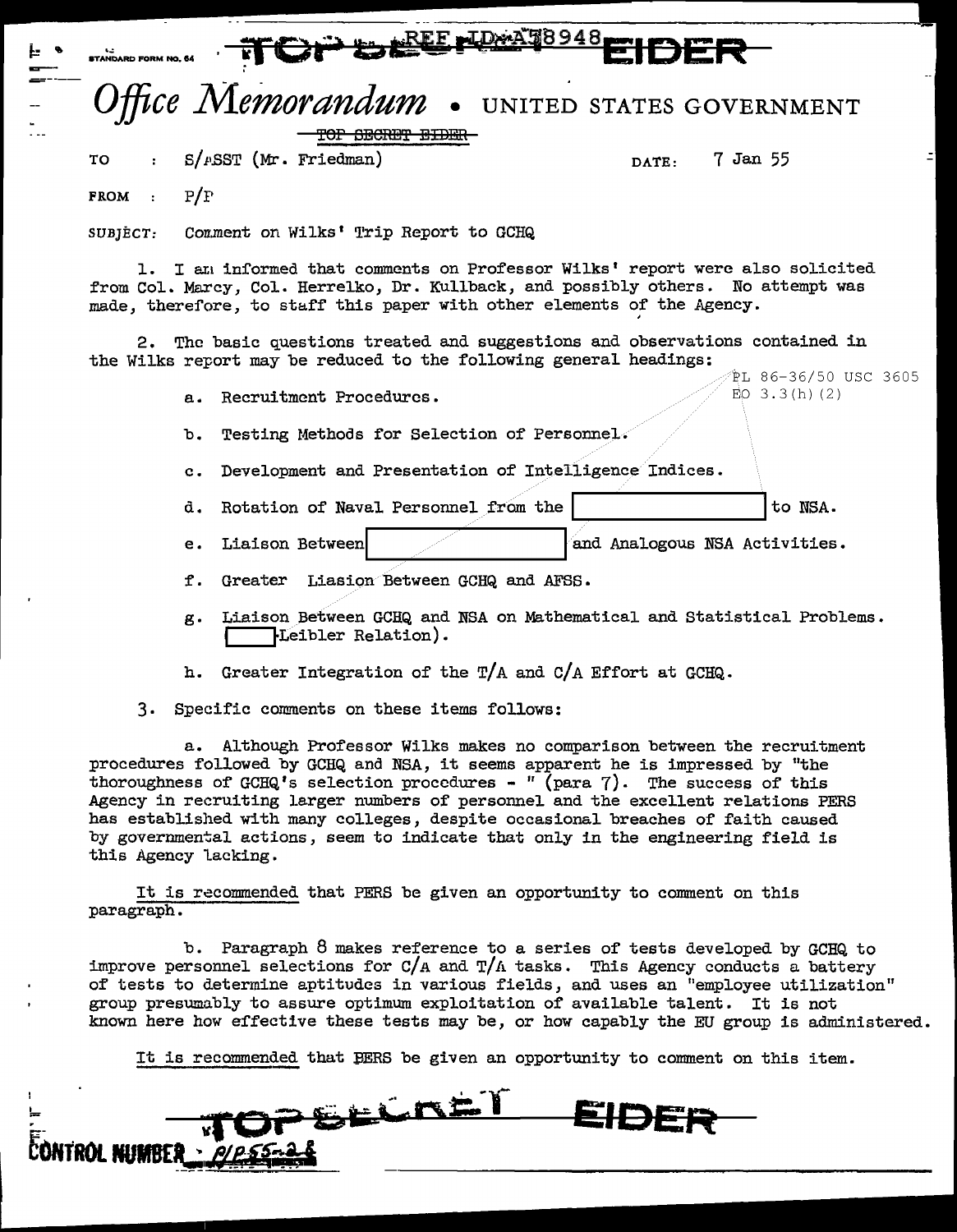TOP SECRET EIDER

ri 86-36/50 USC 3605  $E_0$  3.3(h)(2)

 $(cont \dagger \tilde{a})$ 

c. Professor Wilks was "very much impressed" by a graphical method for presenting intelligence as a function of time. This method is being developed by the Professor Wilks doesn't know if similar work is going on with respect to but presumes that US Naval personnel in the Combined Party will bring back to NSA some of these ideas. He recommends that NSA personnel concerned with  $\Box$  be provided an opportunity to contact the since the presentation problems are similar.

F GEGIDS 48 EIDER

It is recommended that (a) SUSIO (L) and his staff be given an opportunity to comment on these observations. One of the functions of liaison would seem to be to assure the provision of information/regarding new and valuable developments to home headquarters. (b) PERS be asked to comment on the possibility of rotating military personnel from liaison assignments overseas back to NSA Headquarters. One notable loss in this respect, it is rumored, will be the assignment of the incumbent SUSIO to a position not in Washington. This sort of thing has happened before, and the potential benefits to be derived from an officer's re-assignment to NSA HQS have not been realized. (c) DD/PROD be asked to comment on whether he has permitted or encouraged contacts between and whether more can be done along

this line.

d. Professor Wilks suggests, in paragraph 13, serious consideration of more contact between GCHQ and AFSS. It is assumed he refers to the COMINT field, rather than ELINI, because of his reference to the "similarity of outlook on the quantification problem between Mr. Millward of GCHQ and some of the Staff nembers of AFSS."

It is recommended that contacts between the COMINT agencies of the UK and US continue to be maintained through SUSLO staff. It may be advisable, however, to consider seriously the problem of more contact between AFSS and NSA. It is therefore further recommended that DD/PROD be asked to determine the advisability of stationing an NSA liaison office at Kelly AFB.

e. Professor Wilks considers it advisable (in para 16) to have of GCHQ spend some time with Dr. Leibler's group at NSA. He does not suggest in what capacity. It is remembered that Dr. Leibler spent some time in London with GCHQ.

It is recommended that  $DD/R/D$  be asked to comment on the advisability of this suggestion, perhaps as a gesture of reciprocity.

f. In paragraphs 9 and 17, Professor Wilks seems impressed by the "focussing of T/A, C/A and other skills" and the "integration of T/A and C/A effort" at GCHQ, apparently to a larger degree than is practiced at NSA.